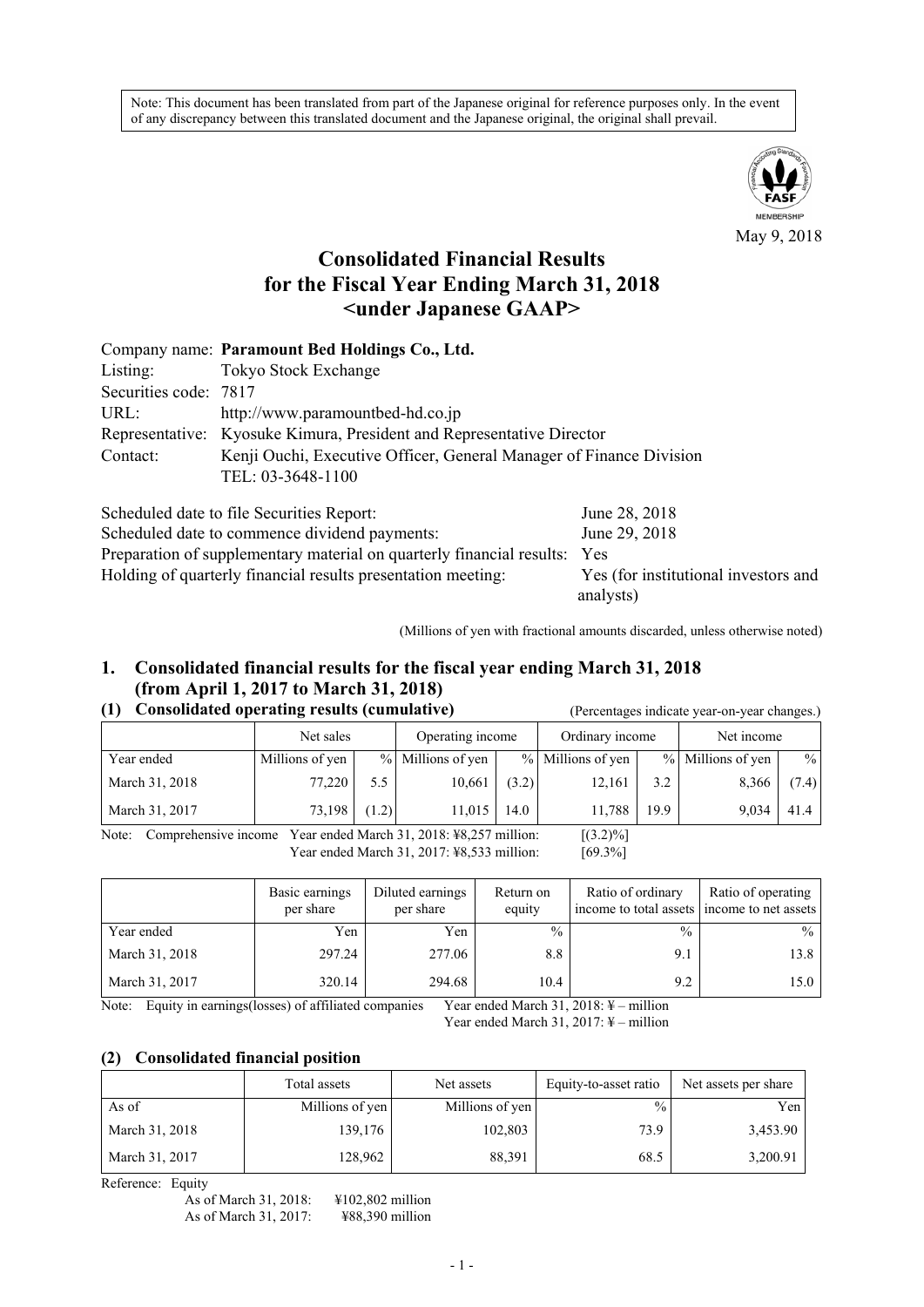## **(3) Consolidated Cash Flows**

|                | Cash flows from<br>operating activities | Cash flows from<br>investing activities | Cash flows from<br>financing activities | Cash and cash equivalents<br>at end of year |
|----------------|-----------------------------------------|-----------------------------------------|-----------------------------------------|---------------------------------------------|
| Year ended     | Millions of yen                         | Millions of yen                         | Millions of yen                         | Millions of yen                             |
| March 31, 2018 | 9.967                                   | $\triangle 493$                         | $^{\triangle}2,621$                     | 34,435                                      |
| March 31, 2017 | 12,019                                  | $\triangle$ 936                         | $\triangle 5,641$                       | 27,644                                      |

## **2. Dividends**

|                                                    |                 |        | Dividends per share                          |                    | Total amount |                                  | Ratio of                       |                                              |
|----------------------------------------------------|-----------------|--------|----------------------------------------------|--------------------|--------------|----------------------------------|--------------------------------|----------------------------------------------|
|                                                    | First           | Second | Third<br>quarter-end quarter-end quarter-end | Fiscal<br>year-end | Total        | of cash<br>dividends<br>(Annual) | Payout ratio<br>(Consolidated) | dividends to<br>net assets<br>(Consolidated) |
|                                                    | Yen             | Yen    | Yen                                          | Yen                | Yen          | Millions of yen                  | $\frac{0}{0}$                  | $\frac{0}{0}$                                |
| Fiscal year ending<br>March 31, 2017               | $\qquad \qquad$ | 40.00  | $\qquad \qquad \longleftarrow$               | 50.00              | 90.00        | 2,520                            | 28.1                           | 2.9                                          |
| Fiscal year ending<br>March 31, 2018               | $\qquad \qquad$ | 45.00  | $\equiv$                                     | 45.00              | 90.00        | 2,582                            | 30.3                           | 2.7                                          |
| Fiscal year ending<br>March 31, 2019<br>(Forecast) | $\qquad \qquad$ | 50.00  | $\overline{\phantom{0}}$                     | 50.00              | 100.00       |                                  | 36.7                           |                                              |

# **3. Consolidated earnings forecasts for the fiscal year ending March 31, 2019 (from April 1, 2018 to March 31, 2019)**

(Percentages indicate year-on-year changes.)

|                                         | Net sales          |               | Operating income   |               | Ordinary income    |        | Net income         |               | Basic earnings<br>per share |
|-----------------------------------------|--------------------|---------------|--------------------|---------------|--------------------|--------|--------------------|---------------|-----------------------------|
|                                         | Millions of<br>yen | $\frac{0}{0}$ | Millions of<br>yen | $\frac{0}{0}$ | Millions of<br>yen | 0/2    | Millions of<br>yen | $\frac{0}{0}$ | Yen                         |
| Six months ending<br>September 30, 2018 | 37,000             | 6.3           | 4,600              | 5.0           | 4,800              | (16.8) | 3,200              | (19.5)        | 107.51                      |
| Fiscal year ending<br>March 31, 2019    | 81,000             | 4.9           | 11.500             | 7.9           | 11,900             | (2.2)  | 8,100              | (3.2)         | 272.14                      |

## \* **Notes**

- (1) Changes in significant subsidiaries during the period (changes in specified subsidiaries resulting in the change in scope of consolidation): None
- (2) Changes in accounting policies, changes in accounting estimates, and restatement
	- a. Changes in accounting policies in accordance with changes in accounting standards, etc.: None
	- b. Changes in accounting policies due to other reasons: None
	- c. Changes in accounting estimates: None
	- d. Restatement: None